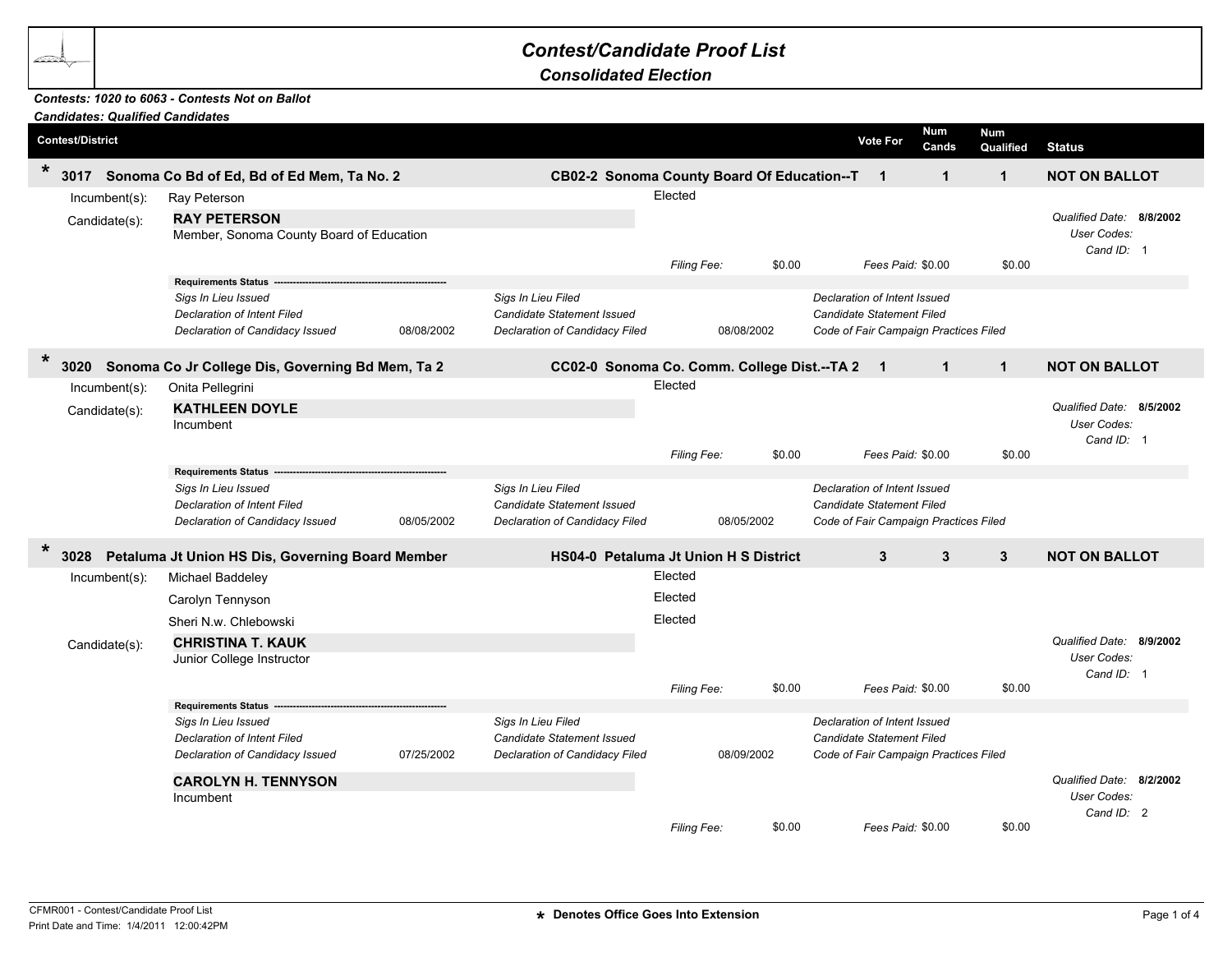| <b>Contest/District</b> |                                                                                                     |            |                                                                                    |             |                          | <b>Vote For</b>                                                                                    | Num<br>Cands      | <b>Num</b><br>Qualified | <b>Status</b>                                         |  |  |
|-------------------------|-----------------------------------------------------------------------------------------------------|------------|------------------------------------------------------------------------------------|-------------|--------------------------|----------------------------------------------------------------------------------------------------|-------------------|-------------------------|-------------------------------------------------------|--|--|
|                         | Non-Partisan SCHOOL PETALUMA JT UNION HIGH SCHOOL DISTRICT Governing Board Member                   |            |                                                                                    |             |                          |                                                                                                    |                   |                         |                                                       |  |  |
| 3028                    | Petaluma Jt Union HS Dis, Governing Board Member                                                    |            |                                                                                    |             | 3                        | 3                                                                                                  | 3                 | <b>NOT ON BALLOT</b>    |                                                       |  |  |
|                         | <b>Requirements Status</b>                                                                          |            |                                                                                    |             |                          |                                                                                                    |                   |                         |                                                       |  |  |
|                         | Sigs In Lieu Issued<br>Declaration of Intent Filed<br>Declaration of Candidacy Issued<br>07/31/2002 |            | Sigs In Lieu Filed<br>Candidate Statement Issued<br>Declaration of Candidacy Filed | 08/02/2002  |                          | Declaration of Intent Issued<br>Candidate Statement Filed<br>Code of Fair Campaign Practices Filed |                   |                         |                                                       |  |  |
|                         |                                                                                                     |            |                                                                                    |             |                          |                                                                                                    |                   |                         |                                                       |  |  |
|                         | <b>LOUIS G. STEINBERG</b><br>Incumbent                                                              |            |                                                                                    |             |                          |                                                                                                    |                   |                         | Qualified Date: 8/2/2002<br>User Codes:<br>Cand ID: 3 |  |  |
|                         |                                                                                                     |            |                                                                                    | Filing Fee: | \$0.00                   |                                                                                                    | Fees Paid: \$0.00 | \$0.00                  |                                                       |  |  |
|                         | <b>Requirements Status -</b>                                                                        |            |                                                                                    |             |                          |                                                                                                    |                   |                         |                                                       |  |  |
|                         | Sigs In Lieu Issued<br>Declaration of Intent Filed<br>Declaration of Candidacy Issued               | 07/15/2002 | Sigs In Lieu Filed<br>Candidate Statement Issued<br>Declaration of Candidacy Filed |             | 08/02/2002               | Declaration of Intent Issued<br>Candidate Statement Filed<br>Code of Fair Campaign Practices Filed |                   |                         |                                                       |  |  |
|                         |                                                                                                     |            |                                                                                    |             |                          |                                                                                                    |                   |                         |                                                       |  |  |
| $\ast$<br>6012          | Director, Marin Co Resour Cons Dis                                                                  |            | RCON01-0 Marin Resource Conservation Distri                                        |             |                          | $\overline{2}$                                                                                     | $\mathbf{2}$      | $\overline{2}$          | <b>NOT ON BALLOT</b>                                  |  |  |
| $Incumbent(s)$ :        | Robert Waldo Giacomini                                                                              |            |                                                                                    | Elected     |                          |                                                                                                    |                   |                         |                                                       |  |  |
|                         | Sally Gale                                                                                          |            |                                                                                    | Elected     |                          |                                                                                                    |                   |                         |                                                       |  |  |
| Candidate(s):           | <b>ROBERT W. GIACOMINI</b>                                                                          |            |                                                                                    |             | Qualified Date: 8/8/2002 |                                                                                                    |                   |                         |                                                       |  |  |
|                         | Incumbent                                                                                           |            |                                                                                    |             |                          |                                                                                                    |                   |                         | User Codes:                                           |  |  |
|                         |                                                                                                     |            |                                                                                    | Filing Fee: | \$0.00                   |                                                                                                    | Fees Paid: \$0.00 | \$0.00                  | Cand ID: 1                                            |  |  |
|                         | <b>Requirements Status</b>                                                                          |            |                                                                                    |             |                          |                                                                                                    |                   |                         |                                                       |  |  |
|                         | Sigs In Lieu Issued                                                                                 |            | Sigs In Lieu Filed                                                                 |             |                          | Declaration of Intent Issued                                                                       |                   |                         |                                                       |  |  |
|                         | Declaration of Intent Filed                                                                         |            | Candidate Statement Issued                                                         |             |                          | Candidate Statement Filed                                                                          |                   |                         |                                                       |  |  |
|                         | Declaration of Candidacy Issued                                                                     | 08/07/2002 | Declaration of Candidacy Filed                                                     |             |                          | Code of Fair Campaign Practices Filed                                                              |                   |                         |                                                       |  |  |
|                         | <b>SALLY GALE</b>                                                                                   |            |                                                                                    |             |                          |                                                                                                    |                   |                         | Qualified Date: 8/9/2002                              |  |  |
|                         | Incumbent                                                                                           |            |                                                                                    |             |                          |                                                                                                    |                   |                         | User Codes:                                           |  |  |
|                         |                                                                                                     |            |                                                                                    | Filing Fee: | \$0.00                   |                                                                                                    | Fees Paid: \$0.00 | \$0.00                  | Cand ID: 2                                            |  |  |
|                         | <b>Requirements Status</b>                                                                          |            |                                                                                    |             |                          |                                                                                                    |                   |                         |                                                       |  |  |
|                         | Sigs In Lieu Issued                                                                                 |            | Sigs In Lieu Filed                                                                 |             |                          | Declaration of Intent Issued                                                                       |                   |                         |                                                       |  |  |
|                         | <b>Declaration of Intent Filed</b>                                                                  |            | <b>Candidate Statement Issued</b>                                                  |             |                          | Candidate Statement Filed                                                                          |                   |                         | 08/09/2002                                            |  |  |
|                         | Declaration of Candidacy Issued                                                                     | 08/07/2002 | Declaration of Candidacy Filed                                                     |             | 08/09/2002               | Code of Fair Campaign Practices Filed                                                              |                   |                         |                                                       |  |  |
| *<br>6016               | Director, Bolinas Fpd                                                                               |            | <b>FI02-0 Bolinas Fire Protection District</b>                                     |             |                          | $\overline{2}$                                                                                     | $\mathbf{1}$      | $\mathbf{1}$            | <b>NOT ON BALLOT</b>                                  |  |  |
| Incumbent(s):           | Peter George Smith                                                                                  |            |                                                                                    | Elected     |                          |                                                                                                    |                   |                         |                                                       |  |  |
|                         | Philip B Buchanan                                                                                   |            |                                                                                    | Elected     |                          |                                                                                                    |                   |                         |                                                       |  |  |
| Candidate(s):           | <b>ANNE SANDS</b>                                                                                   |            |                                                                                    |             |                          |                                                                                                    |                   |                         | Qualified Date: 8/5/2002                              |  |  |
|                         | Incumbent                                                                                           |            |                                                                                    |             |                          |                                                                                                    |                   |                         | User Codes:                                           |  |  |
|                         |                                                                                                     |            |                                                                                    | Filing Fee: | \$0.00                   |                                                                                                    | Fees Paid: \$0.00 | \$0.00                  | Cand ID: 1                                            |  |  |
|                         | <b>Requirements Status</b>                                                                          |            |                                                                                    |             |                          |                                                                                                    |                   |                         |                                                       |  |  |
|                         | Sigs In Lieu Issued                                                                                 |            | Sigs In Lieu Filed                                                                 |             |                          | Declaration of Intent Issued                                                                       |                   |                         |                                                       |  |  |
|                         | Declaration of Intent Filed                                                                         |            | Candidate Statement Issued                                                         |             | 07/24/2002               | Candidate Statement Filed                                                                          |                   |                         | 08/02/2002                                            |  |  |
|                         | Declaration of Candidacy Issued                                                                     | 07/24/2002 | Declaration of Candidacy Filed                                                     | 08/02/2002  |                          | Code of Fair Campaign Practices Filed                                                              |                   |                         |                                                       |  |  |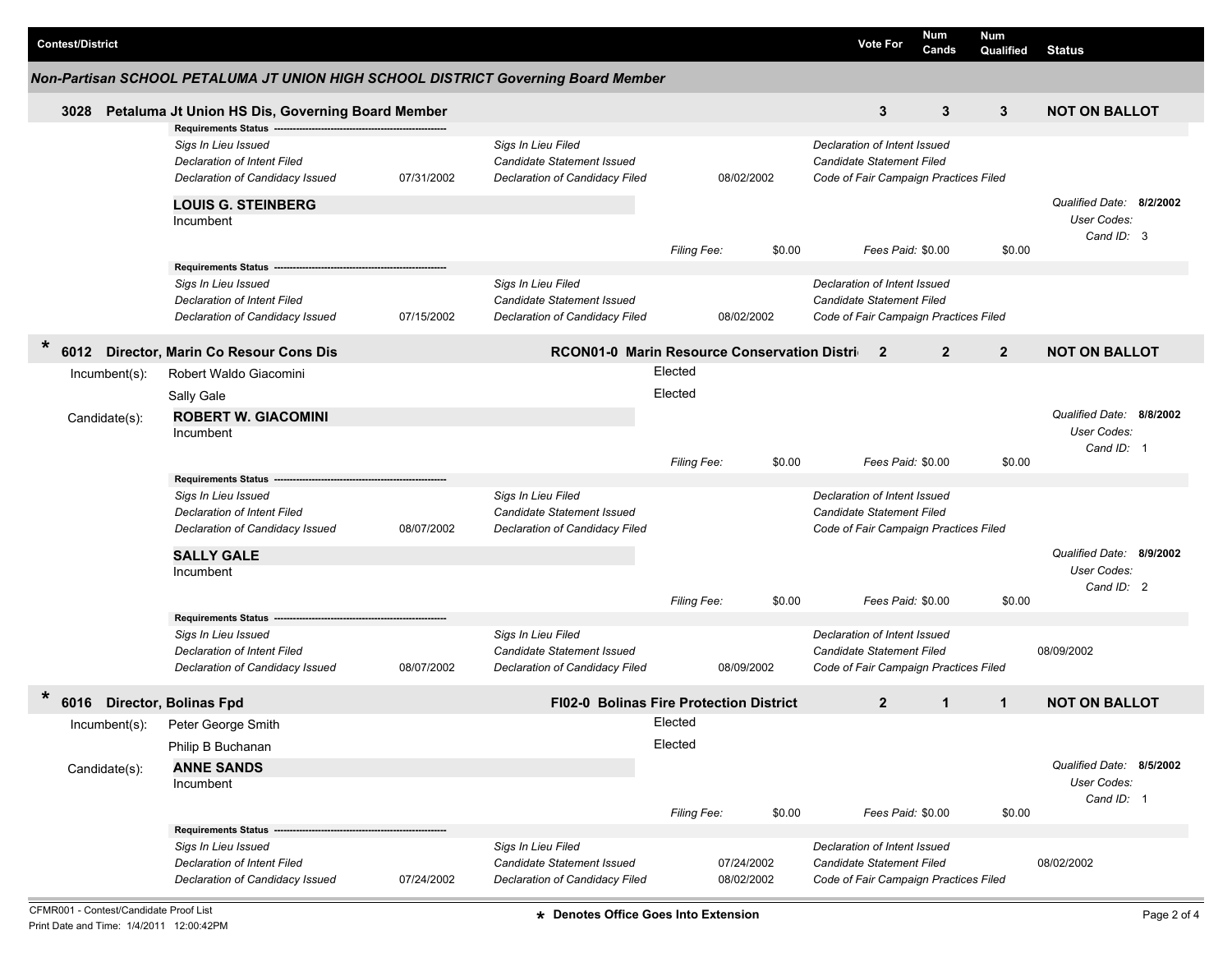| <b>Contest/District</b> |                  |                                                                       |                                                |                                                              |             |                          |        |                                                  | <b>Vote For</b>                                                    | <b>Num</b><br>Cands      | <b>Num</b><br>Qualified | <b>Status</b>             |  |
|-------------------------|------------------|-----------------------------------------------------------------------|------------------------------------------------|--------------------------------------------------------------|-------------|--------------------------|--------|--------------------------------------------------|--------------------------------------------------------------------|--------------------------|-------------------------|---------------------------|--|
| $\ast$<br>6035          |                  | Director, Strawberry Rec Dist                                         | <b>REC01-0 Strawberry Recreation District</b>  |                                                              |             |                          |        |                                                  | 3                                                                  | 3                        | $\overline{2}$          | <b>NOT ON BALLOT</b>      |  |
|                         | $Incumbent(s)$ : | Kelly Worrall Reade                                                   |                                                | Elected                                                      |             |                          |        |                                                  |                                                                    |                          |                         |                           |  |
|                         |                  | Jennifer M Klopfer                                                    |                                                |                                                              | Elected     |                          |        |                                                  |                                                                    |                          |                         |                           |  |
|                         |                  | Jeffrey Lovell Francis                                                |                                                |                                                              | Elected     |                          |        |                                                  |                                                                    |                          |                         |                           |  |
|                         | Candidate(s):    | <b>TIRRELL (TERRY) B. GRAHAM</b>                                      |                                                |                                                              |             |                          |        |                                                  |                                                                    |                          |                         | Qualified Date: 7/31/2002 |  |
|                         |                  | Incumbent                                                             |                                                |                                                              |             |                          |        |                                                  |                                                                    |                          |                         | User Codes:               |  |
|                         |                  |                                                                       |                                                |                                                              | Filing Fee: |                          | \$0.00 |                                                  | Fees Paid: \$0.00                                                  |                          | \$0.00                  | Cand ID: 1                |  |
|                         |                  | Requirements Status -----                                             |                                                |                                                              |             |                          |        |                                                  |                                                                    |                          |                         |                           |  |
|                         |                  | Sigs In Lieu Issued                                                   |                                                | Sigs In Lieu Filed                                           |             |                          |        |                                                  | Declaration of Intent Issued                                       |                          |                         |                           |  |
|                         |                  | Declaration of Intent Filed                                           |                                                | Candidate Statement Issued                                   |             | 07/16/2002               |        |                                                  | Candidate Statement Filed                                          |                          |                         | 07/31/2002                |  |
|                         |                  | Declaration of Candidacy Issued                                       | 07/16/2002                                     | Declaration of Candidacy Filed                               | 07/31/2002  |                          |        |                                                  | Code of Fair Campaign Practices Filed                              |                          |                         |                           |  |
|                         |                  | <b>RICHARD A. RUBIN</b>                                               |                                                |                                                              |             |                          |        |                                                  |                                                                    |                          |                         | Qualified Date: 8/9/2002  |  |
|                         |                  | <b>Small Business Owner</b>                                           |                                                |                                                              |             |                          |        |                                                  |                                                                    |                          |                         | User Codes:<br>Cand ID: 2 |  |
|                         |                  |                                                                       |                                                |                                                              | Filing Fee: |                          | \$0.00 |                                                  | Fees Paid: \$0.00                                                  |                          | \$0.00                  |                           |  |
|                         |                  | <b>Requirements Status</b>                                            |                                                |                                                              |             |                          |        |                                                  |                                                                    |                          |                         |                           |  |
|                         |                  | Sigs In Lieu Issued                                                   |                                                | Sigs In Lieu Filed                                           |             |                          |        |                                                  | Declaration of Intent Issued                                       |                          |                         |                           |  |
|                         |                  | <b>Declaration of Intent Filed</b>                                    | 08/01/2002                                     | Candidate Statement Issued<br>Declaration of Candidacy Filed |             | 08/01/2002<br>08/09/2002 |        |                                                  | Candidate Statement Filed                                          |                          |                         | 08/09/2002                |  |
|                         |                  | Declaration of Candidacy Issued                                       |                                                |                                                              |             |                          |        |                                                  | Code of Fair Campaign Practices Filed                              |                          |                         |                           |  |
| $\ast$<br>6055          |                  | Director, Division No. 1, Marin Muni Water Dist                       | WA01-1 Marin Municipal Water District-Division |                                                              |             |                          |        | $\overline{2}$<br>$\mathbf{1}$<br>$\blacksquare$ |                                                                    |                          | <b>NOT ON BALLOT</b>    |                           |  |
|                         | Incumbent(s):    | John Collins Gibson                                                   |                                                |                                                              | Elected     |                          |        |                                                  |                                                                    |                          |                         |                           |  |
|                         | Candidate(s):    | <b>JACK GIBSON</b>                                                    |                                                |                                                              |             |                          |        |                                                  |                                                                    | Qualified Date: 8/9/2002 |                         |                           |  |
|                         |                  | Incumbent                                                             |                                                |                                                              |             |                          |        |                                                  |                                                                    |                          |                         | User Codes:<br>Cand ID: 2 |  |
|                         |                  |                                                                       |                                                |                                                              | Filing Fee: |                          | \$0.00 |                                                  | Fees Paid: \$0.00                                                  |                          | \$0.00                  |                           |  |
|                         |                  | <b>Requirements Status</b>                                            |                                                |                                                              |             |                          |        |                                                  |                                                                    |                          |                         |                           |  |
|                         |                  | Sigs In Lieu Issued                                                   |                                                | Sigs In Lieu Filed                                           |             |                          |        |                                                  | Declaration of Intent Issued                                       |                          |                         |                           |  |
|                         |                  | Declaration of Intent Filed<br>Declaration of Candidacy Issued        | 07/23/2002                                     | Candidate Statement Issued<br>Declaration of Candidacy Filed |             | 07/23/2002<br>08/09/2002 |        |                                                  | Candidate Statement Filed<br>Code of Fair Campaign Practices Filed |                          |                         | 08/09/2002                |  |
|                         |                  |                                                                       |                                                |                                                              |             |                          |        |                                                  |                                                                    |                          |                         |                           |  |
| $\ast$<br>6057          |                  | Director, Division No. 3, Marin Muni Water Dist                       |                                                | WA01-3 Marin Municipal Water District-Division               |             |                          |        |                                                  | $\blacksquare$ 1                                                   | $\mathbf{1}$             | $\mathbf{1}$            | <b>NOT ON BALLOT</b>      |  |
|                         | Incumbent(s):    | David Henry Behar                                                     |                                                |                                                              | Elected     |                          |        |                                                  |                                                                    |                          |                         |                           |  |
|                         | Candidate(s):    | <b>JARED HUFFMAN</b>                                                  |                                                |                                                              |             |                          |        |                                                  |                                                                    |                          |                         | Qualified Date: 8/9/2002  |  |
|                         |                  | Incumbent                                                             |                                                |                                                              |             |                          |        |                                                  |                                                                    |                          |                         | User Codes:<br>Cand ID: 1 |  |
|                         |                  |                                                                       |                                                |                                                              | Filing Fee: |                          | \$0.00 |                                                  | Fees Paid: \$0.00                                                  |                          | \$0.00                  |                           |  |
|                         |                  | <b>Requirements Status</b>                                            |                                                |                                                              |             |                          |        |                                                  |                                                                    |                          |                         |                           |  |
|                         |                  | Sigs In Lieu Issued                                                   |                                                | Sigs In Lieu Filed                                           |             |                          |        |                                                  | Declaration of Intent Issued                                       |                          |                         |                           |  |
|                         |                  | <b>Declaration of Intent Filed</b><br>Declaration of Candidacy Issued | 07/15/2002                                     | Candidate Statement Issued<br>Declaration of Candidacy Filed |             | 07/15/2002<br>08/09/2002 |        |                                                  | Candidate Statement Filed<br>Code of Fair Campaign Practices Filed |                          |                         | 08/09/2002                |  |
| $\ast$                  |                  |                                                                       |                                                |                                                              |             |                          |        |                                                  |                                                                    |                          |                         |                           |  |
| 6058                    |                  | Director, Division No. 4, Marin Muni Water Dist                       |                                                | WA01-4 Marin Municipal Water District-Division 1             |             |                          |        |                                                  |                                                                    | 4                        | $\mathbf{1}$            | <b>NOT ON BALLOT</b>      |  |
|                         | $Incumbent(s)$ : | Cynthia L Koehler                                                     |                                                |                                                              | Elected     |                          |        |                                                  |                                                                    |                          |                         |                           |  |